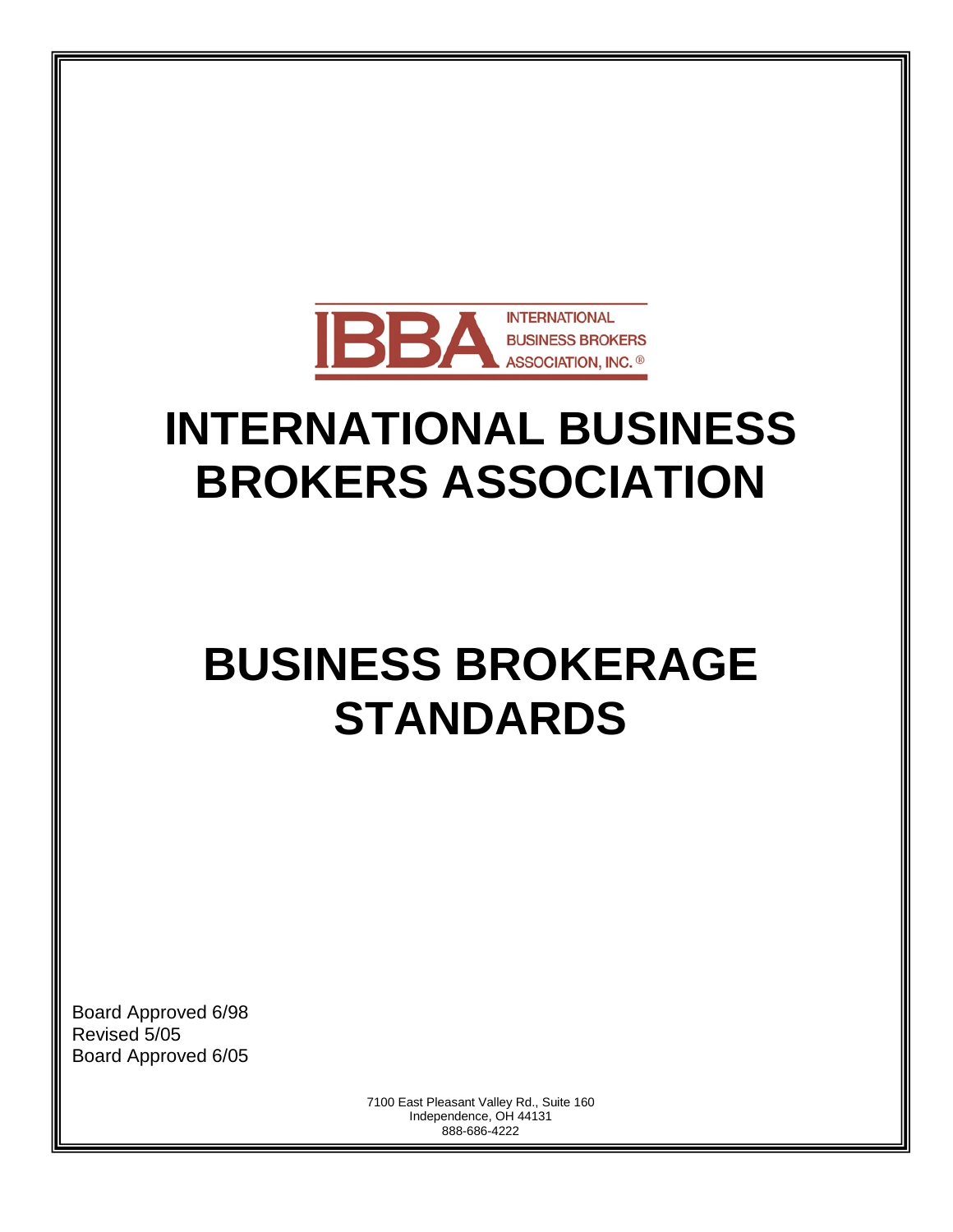# **INTERNATIONAL BUSINESS BROKERS ASSOCIATION**

# **BUSINESS BROKERAGE STANDARDS**

# **PREAMBLE**

- 1.1 To enhance and maintain the quality of business brokerage for the benefit of the business brokerage profession and users of business brokerage services, the International Business Brokers Association, hereafter known as the IBBA, has adopted a set of Standards for the business brokerage profession. These Standards are designed to provide guidance to business brokers when conducting business brokerage services through Uniform Practices and Procedures.
- 1.2 The IBBA has established authoritative principles and a code of professional ethics. These Standards include guidelines, either explicitly or by reference, which are applicable to the business brokerage industry.
- 1.3 These Standards incorporate, where appropriate, all relevant business brokerage standards adopted by the IBBA.
- 1.4 These Standards provide minimum recommended guidelines to be followed by business brokers in the course of providing business brokerage services.
- 1.5 Deviations from these Standards are not intended to be the basis of any civil liability; and should not create any presumption or evidence that a legal duty has been breached; or create any special relationship between the business broker and any other person.

Board Approved 10/96 Revised 4/05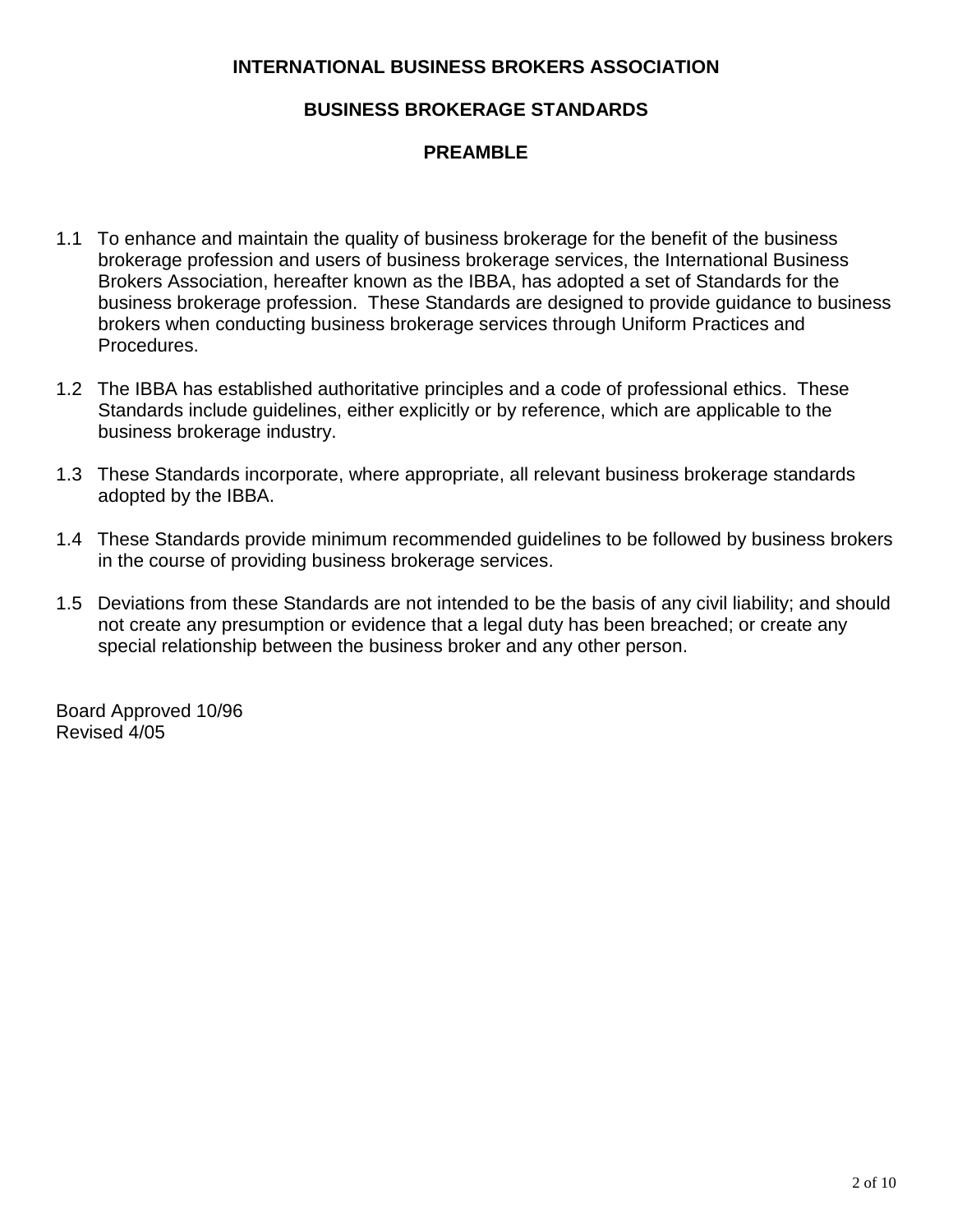## **BBS-I STANDARD OF CONDUCT IN DEALING WITH OTHER BUSINESS BROKERS**

#### **I. PREAMBLE**

- 1. In the interest of promoting cooperation among Business Brokers, this standard shall serve as a guideline to be followed in the course of serving as an Intermediary in the transfer of business ownership interests.
- 2. The purpose of this standard is to:
	- A. define and describe the general guidelines for Business Brokers when dealing with other Business Brokers involving the transfer of business ownership interests;
	- B. encourage greater understanding and cooperation among Business Brokers,
	- C. encourage sharing experience and knowledge among Business Brokers for the benefit of the business brokerage profession, clients, customers and the public good.
- 3. This standard is an integral and inseparable part of the General Preamble to the Business Brokerage Standards of the International Business Brokers Association.

#### **II. GENERAL GUIDELINES FOR COOPERATING RELATIONSHIPS**

Business Brokers should:

- 1. utilize their abilities, talents and shared commitments to professional standards for the benefit of the business brokerage profession, clients, customers and the public good,
- 2. obtain agreements of terms and conditions for compensation in writing,
- 3. treat all proprietary information about clients and customers confidentially and not disclose such information to others without prior written consent.,
- 4. not solicit a client who has an Exclusive Agreement with another Business Broker,
- 5. have the right to refuse to cooperate with other Business Brokers.

#### **III. CO-BROKERING RELATIONSHIPS**

Business Brokers should:

- 1. obtain terms and conditions of Co-Brokering Agreements in writing,
- 2. not advertise or market another Business Broker's listing without prior written consent,
- 3. obtain prior consent from the cooperating Business Broker before presenting any Offer,
- 4. disclose and/or provide material information including documentation, of which they are aware, to facilitate the transaction,
- 5. keep each other informed about the status of the transaction on a timely basis.

#### **IV. REFERRAL RELATIONSHIPS**

Business Brokers should:

- 1. obtain terms and conditions of Referral Agreements in writing.
- 2. upon request, agree to provide the Referring Business Broker the status of a specific transaction and notification of closing.

Board Approved 11/97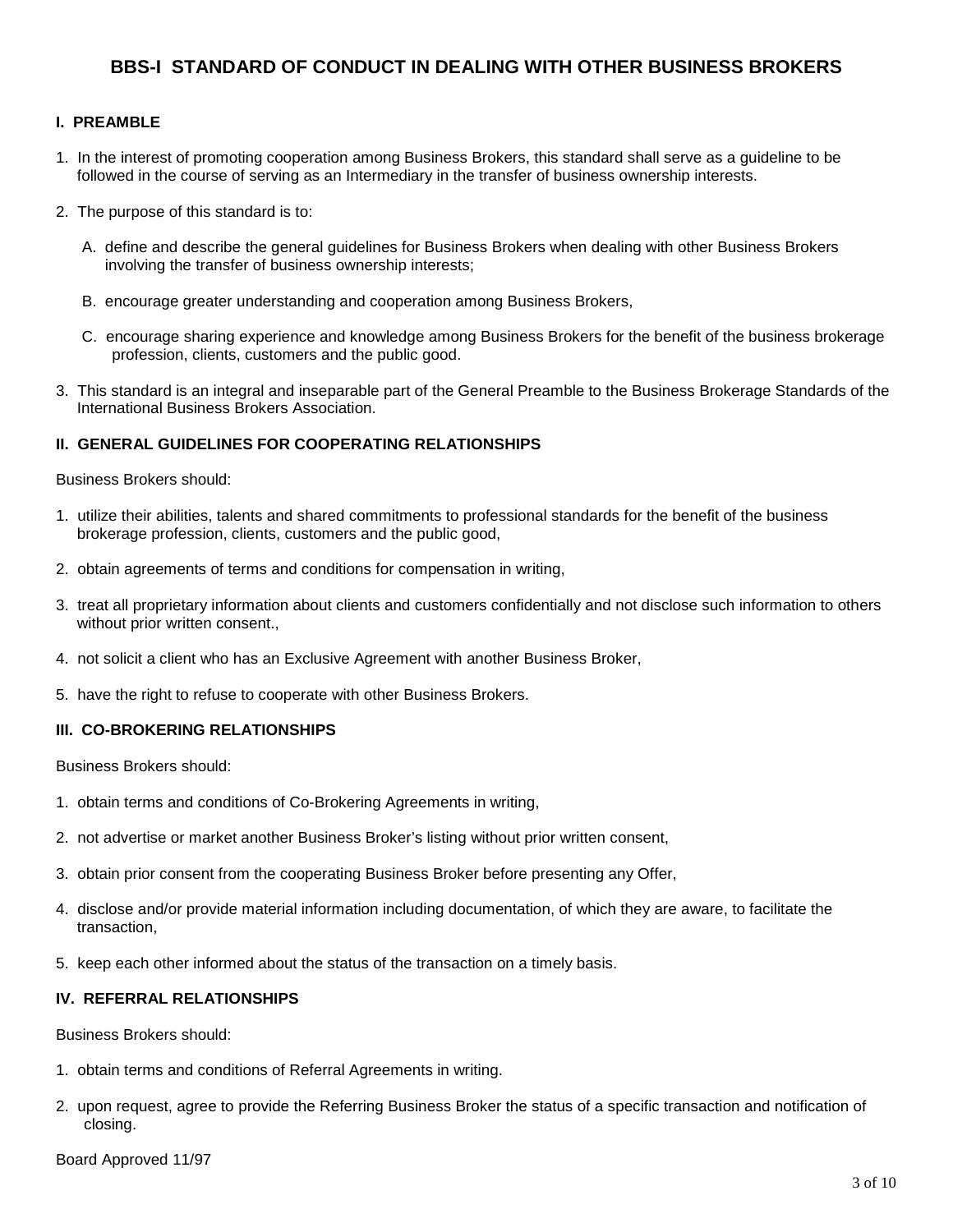# **BBS-lI STANDARD OF CONDUCT IN DEALING WITH CLIENTS**

#### **I. PREAMBLE**

- 1. In the interest of promoting a greater understanding and awareness of the duties and responsibilities of Business Brokers to their clients, this standard shall serve as guidelines to be followed when serving as an **Intermediary** in the transfer of business ownership interests.
- 2. For purposes of this Standard, a client is defined as an entity with whom a Business Broker has a fiduciary relationship.
- 3. The purpose of this standard is to:
	- A. define and describe the general guidelines for Business Brokers when dealing with their clients involving the transfer of business ownership interests;
	- B. define the minimum responsibilities of Business Brokers to their clients.
- 4. This standard in an integral and inseparable part of the General Preamble to the Business Brokerage Standards of the International Business Brokerage Association.

#### **II. GENERAL GUIDELINES FOR DEALING WITH CLIENTS**

When dealing with clients, a Business Broker should:

- 1. pledge to protect and promote the best interests of the client,
- 2. perform all services with integrity, honesty, care, good faith and fair dealing,
- 3. seek to obtain reliable information,
- 4. maintain confidentiality of client's proprietary information,
- 5. obtain terms and conditions of agreements in writing,
- 6. be willing to take the necessary steps to complete an assignment competently or decline the engagement.

#### **III. DUTIES AND RESPONSIBILITIES**

When dealing with clients, Business Brokers should:

- 1. offer the client objective advice, opinions and recommendations,
- 2. advise the client to make full disclosure, where appropriate, to prospective buyers of all information which may materially impact the transaction,
- 3. conduct all negotiations on behalf of the client in good faith,
- 4. keep the client informed of the status of all negotiations,
- 5. work with client's other professional advisors to structure a transaction in the client's best interest,
- 6. maintain a record of contacts with clients and customers,
- 7. keep informed of trends in the transfers of business ownership interests such as: marketing techniques, national and local economic conditions, technological developments, financing methods and market values.

Board Approved 11/97 Revised 4/05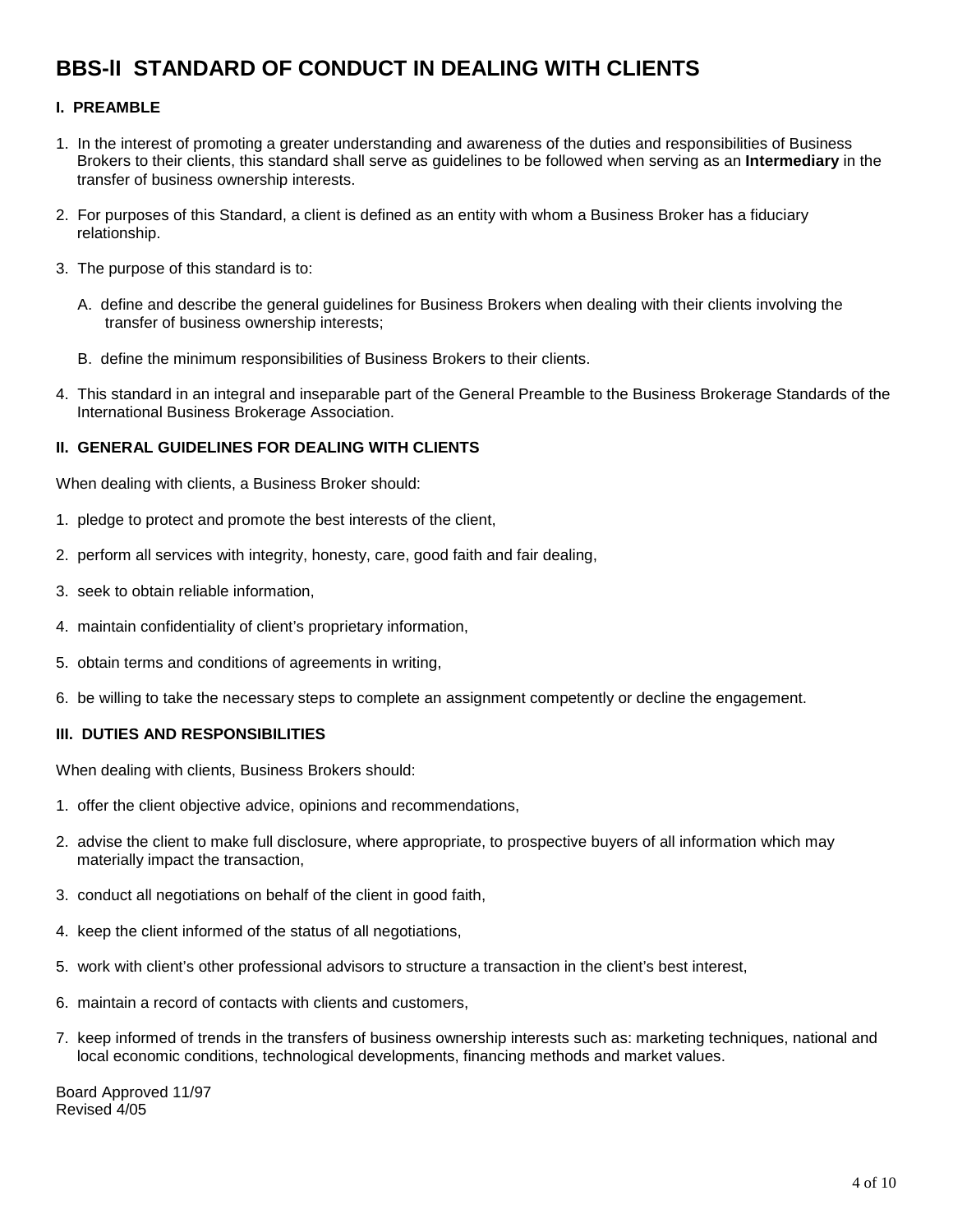# **BBS-lll STANDARD OF CONDUCT IN DEALING WITH CUSTOMERS**

#### I. **PREAMBLE**

- 1. In the interest of promoting a greater understanding and awareness of the duties and responsibilities of Business Brokers to customers, this standard shall serve as guidelines to be followed when serving as an intermediary in the transfer of business ownership interests.
- 2. For purposes of this Standard, a customer is defined as an entity to a transaction who receives services and benefits, but has no fiduciary relationship with the Business Broker.
- 3. The purpose of this standard is to:
	- A. define and describe the general guidelines for Business Brokers when dealing with customers involving the transfer of business ownership interests,
	- B. define the minimum responsibilities of Business Brokers to customers.
- 4. This standard is an integral and inseparable part of the General Preamble to the Business Brokerage Standards of the International Business Brokerage Association.

#### **II. GENERAL GUIDELINES FOR DEALING WITH CUSTOMERS**

In dealing with customers, Business Brokers should:

- 1. disclose whom they represent,
- 2. Avoid exaggeration, misrepresentation or concealment of pertinent facts relating to a business or transaction,
- 3. fully disclose all material facts of which they have knowledge which could affect the transfer of an ownership interest or the price being offered,
- 4. advise customers to seek their own professional guidance from attorneys, accountants and other specialists.

#### **III. DUTIES AND RESPONSIBILITIES**

When dealing with customers, Business Brokers should:

- 1. maintain a record of all contacts,
- 2. obtain terms and conditions of agreements in writing,
- 3. process all earnest money received according to the terms of agreements,
- 4. keep customers informed about the status of their transactions on a timely basis,
- 5. return all earnest money according to the terms of the agreements, if an offer is not accepted.

Board Approved 11/97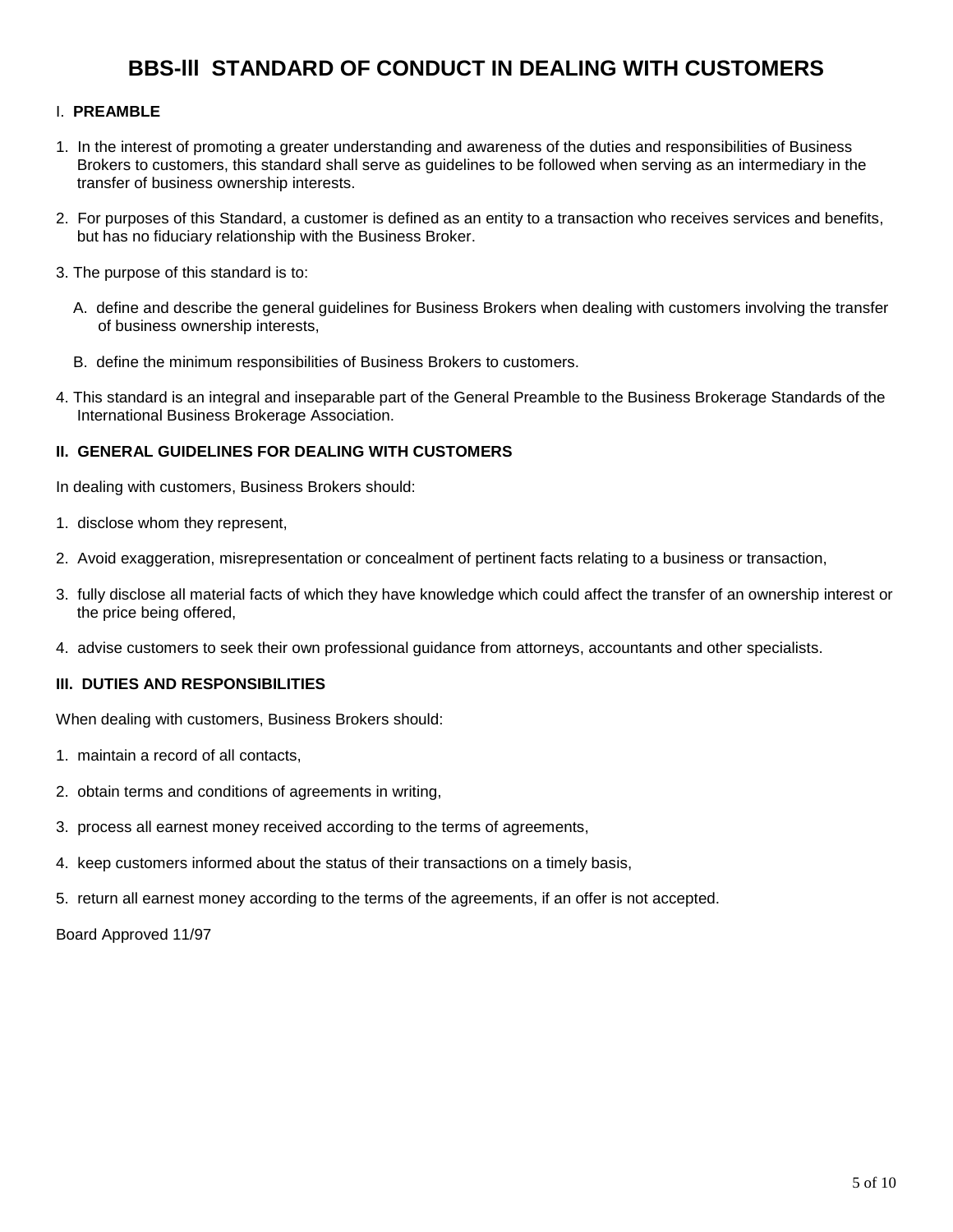## **BBS-IV STANDARD FOR BUSINESS BROKERAGE ADVERTISING & PROMOTION**

#### **I. PREAMBLE**

- 1. In the interest of promoting a greater sensitivity, understanding and awareness of duties and among responsibilities of Business Brokers to the brokerage profession, clients, and customers and to the public good. This standard shall serve as a guideline to be followed in the course of serving as an intermediary in the advertising and promotion of: a) their firms (b) for the Business Brokerage industry (c) the purchase, sale and exchange of business ownership interests; and (d) other business services.
- 2. The purpose of this standard is to define the minimum responsibilities of Business Brokers for establishing standards in advertising and promotion.

#### **II. GENERAL GUIDELINES FOR BUSINESS BROKERS IN ADVERTISING AND PROMOTING**

When advertising and promoting, a Business Broker should:

- 1. Insure that any earning and other claims are based on verifiable facts;
- 2. Insure that no subjective superlatives which tend to mislead are used;
- 3. Insure that any testimonials or endorsements are truthful;
- 4. Conform to the laws and legal regulations of governing bodies and agencies;
- 5. Identify clearly the Business Brokering company or agency relation.

#### **Ill. MINIMUM RESPONSIBILITIES OF BROKERS**

When advertising and promoting, a Business Broker should:

- 1. Assume responsibility for truthful and non-deceptive advertising;
- 2. Be prepared to substantiate any claims or offers to inquirers prior to publicizing;
- 3. Avoid untrue, misleading, deceptive, fraudulent, false or disparaging statements about competitors;
- 4. Avoid misleading statements, about material facts the Business Brokerage industry; professional certifications, and client relationships.

#### **lV. ELECTRONIC MEDIA GUIDELILNES**

When creating and revising a website for a business brokerage company, management for the company should:

- 1. Take full responsibility for the web site content regardless as to whether the web site content is developed in house or by an outsourcing venue.
- 2. Insure that the web site content does not contain information that is untrue, misleading, deceptive or fraudulent.
- 3. Insure that the web site content does not include terms, names, logos, or remarks that are the property rights of other business brokerage firms.
- 4. Avoid the use of web site content, including meta tags and repetitive use of proprietary terms and names of other business brokerage companies, that may cause the diversion of web site searchers from their intended web site results.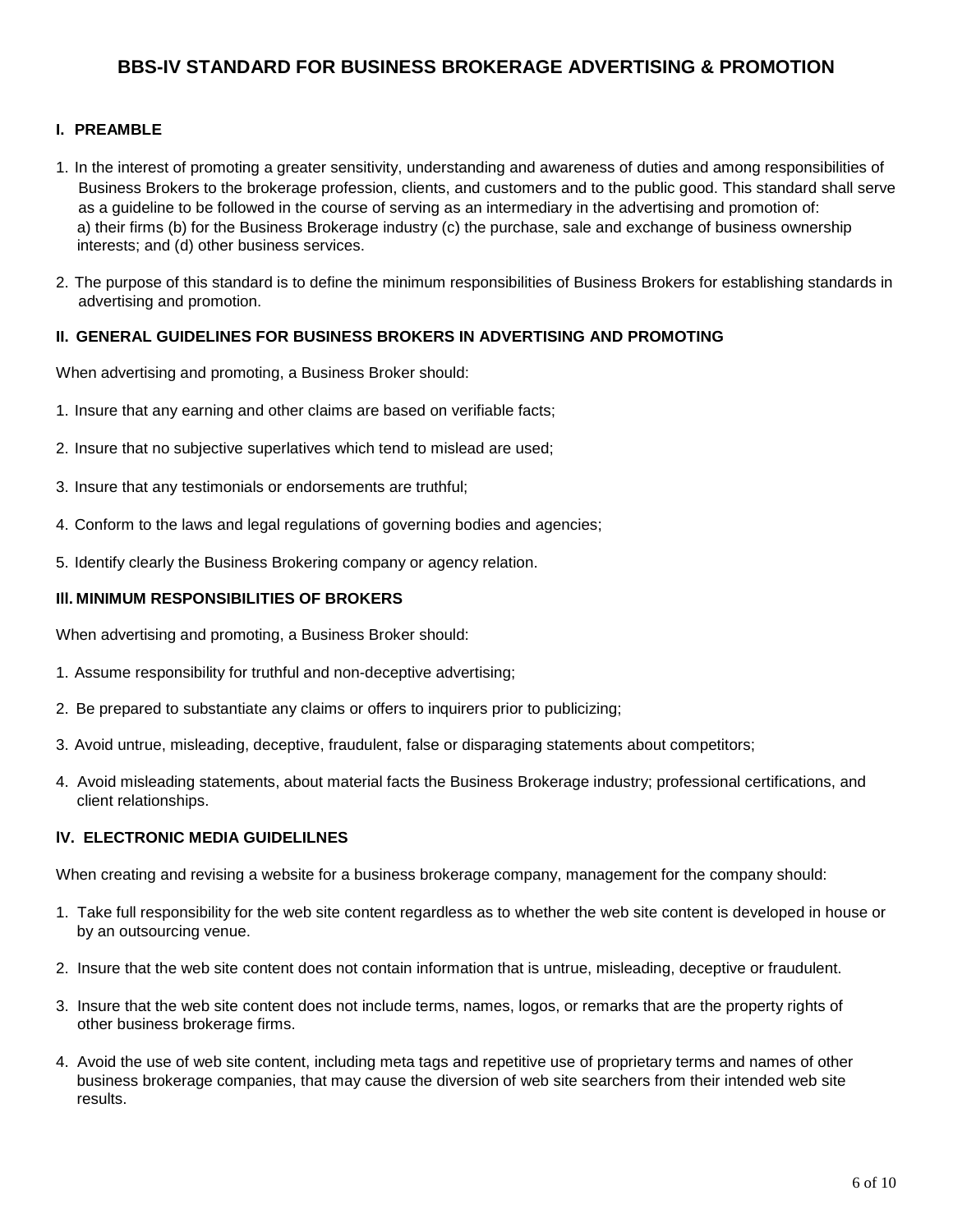# **BBS-V DOCUMENT RETENTION STANDARD**

#### **I. PREAMBLE**

- 1. In the interest of promoting a greater understanding and awareness of the duties and responsibilities of Business Brokers, this standard shall serve as guidelines in establishing and record retention policy.
- 2. The purpose of this standard is to define the category of the documents which should be retained.
- 3. This standard is an integral part of the General Preamble to the Business Brokerage Standards of the International Business Brokerage Association.

#### **II. GENERAL GUIDELINES FOR RECORD RETENTION**

The recommendations herein are subject to regulations promulgated by federal, state and local governments or other regulatory agencies.

- 1. A business brokerage firm should establish a written policy covering document to be retained and their retention periods.
- 2. All personnel of a business brokerage firm should be given a copy of the document retention policy.
- 3. Documents to be retained should include but not be limited to the following:
	- A. Documents relating to closed transactions:

#### DOCUMENTS

Listing Agreements and Amendments

**Correspondence** 

Recasted Financial Statements

Marketing Packages, Business Profiles and related items prepared by the business brokerage firm

Advertising Copy

Buyer Profiles or Registration Forms

Buyer Nondisclosure Agreements

Appraisals of the business, machinery & equipment and/or real estate

Earnest Money Agreements, Letters of Intent and Offers To Purchase

Any Closing Documents prepared by and/or signed by the business brokerage firm

Telephone and Appointment logs

Any document prepared or signed by the broker or persons under the broker's direction.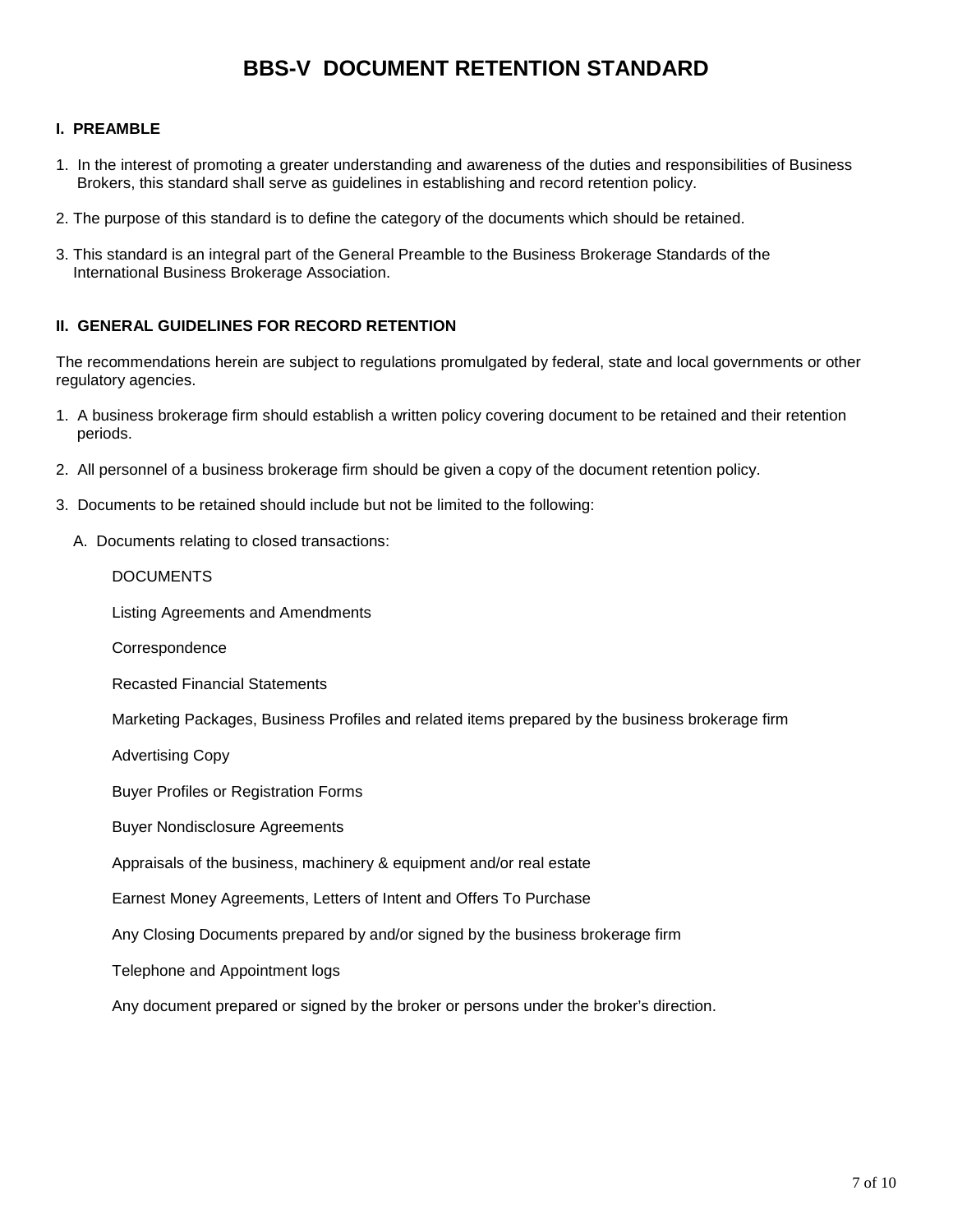B. Documents relating to expired or terminated transactions,

|  | <b>DOCUMENTS</b>                                                            |
|--|-----------------------------------------------------------------------------|
|  | <b>Listing Agreements</b>                                                   |
|  | Correspondence                                                              |
|  | <b>Recasted Financial Statements</b>                                        |
|  | <b>Marketing Packages</b>                                                   |
|  | Business Profiles and related items prepared by the business brokerage firm |
|  | <b>Advertising Copy</b>                                                     |
|  | <b>Buyer Profiles or Registration Forms</b>                                 |
|  | <b>Buyer Nondisclosure Agreements</b>                                       |
|  | Appraisals of the business, machinery & equipment and/or real estate        |
|  | Earnest Money Agreements, Letters of Intent and Offers to Purchase          |
|  | Telephone and Appointment logs                                              |
|  | C. Business brokerage company documents.                                    |
|  | <b>Property Leases</b>                                                      |
|  | <b>Property Deeds</b>                                                       |
|  | <b>Financial Statements</b>                                                 |
|  | <b>Tax Returns</b>                                                          |
|  | <b>Business Ownership Records</b>                                           |
|  | Payroll Records                                                             |
|  | <b>Fixed Asset Records and Appraisals</b>                                   |
|  | <b>Bank Statements</b>                                                      |

Board Approved 6/98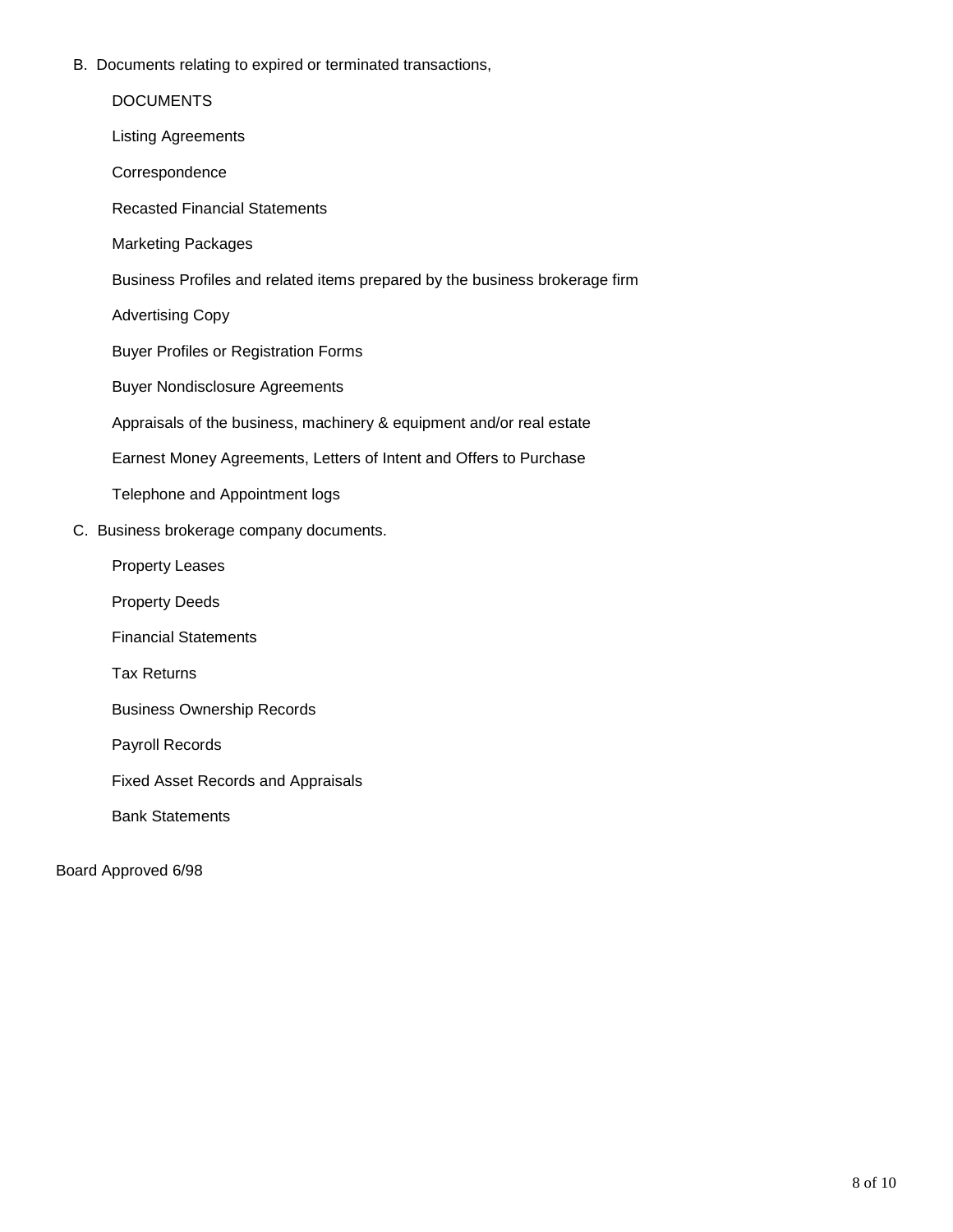## **GLOSSARY**

#### **Acquisition – When a company, entity or individual purchases a majority interest in another company.**

**Asking Price** - The total amount for which a business or an ownership interest is offered for sale.

**Asset Sale** - This term has two definitions. The proper definition depends on its usage:

- A. The means by which a business owner transfers ownership of tangible and intangible assets to another owner without transferring the ownership structure.
- B. The sale of a business enterprise at a price based solely upon the value of the tangible assets.
- **Blue-Sky** That portion of a requested price that cannot be supported through the application of established valuation methodology and which generates no economic benefit.
- **Business Broker** A Business Broker is an intermediary dedicated to serving clients and customers who desire to sell or acquire businesses. A business broker is committed to providing professional services in a knowledgeable, ethical and timely fashion. Typically, a Business Broker provides information and business advice to sellers and buyers, maintains communications between the parties and coordinates the negotiations and closing processes to complete desired transactions.
- **Business Intermediary –** An agent who is a mergers and acquisitions specialist for a buyer/investor or seller who is expected to facilitate the transaction.

**Client** - An entity with whom a Business Broker has a fiduciary relationship.

**Co-Brokerage** - An agreement between two or more Business Brokers for sharing services, responsibility and compensation on behalf of a client.

**Co-Business Broker** - A Business Broker who shares services, responsibility, and compensation on behalf of a client.

**Cooperating Business Brokers** - Business Brokers who share their knowledge, expertise, and skills for the benefit of the business brokerage profession, clients, customers and the public good.

**Customer** - An entity to a transaction who receive services and benefits, but has no fiduciary relationship with the Business Broker.

**Discretionary Earnings** - The earnings of a business enterprise prior to the following items:

- | Income taxes
- | Nonoperating income and expenses
- | Nonrecurring income and expenses
- | Depreciation and amortization
- | Interest expense or income
- | Owner's total compensation for those services which could be provided by a sole owner/manager.
- **Finders Fee** An amount paid to another party for locating and referring a client or customer.
- **Merger –** The combining of two companies in which the stockholders of one company exchanges all of their stock for shares of another company. The company that receives the shares and issues their stock is the surviving company.

**Mergers and Acquisitions(M&A) –** A term that is commonly used for the mergers, acquisitions and the selling of companies. M&A is a commonly used abbreviation for this term.

**Nonoperating\Noncontributing Asset** - An asset unnecessary to the operation of a business enterprise and the generation of its revenues.